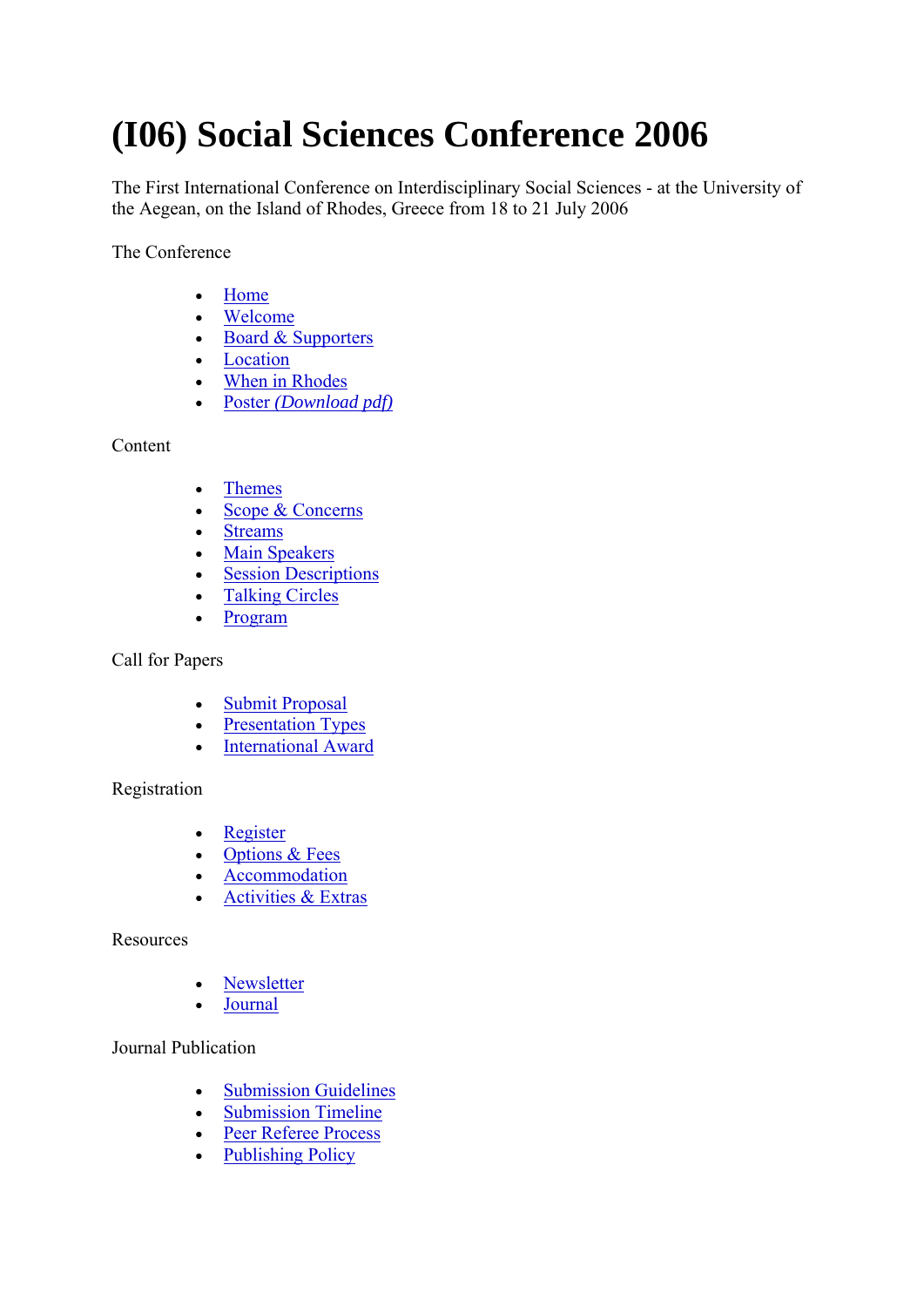## Reference

- **Other Conferences**
- Community
- **Common Questions**
- Links
- Contact

**Edit Your Details** 

Log in

sor <u>fot</u>er

## **Human Resource Acquisition in Small and Medium Size Enterprises (SMEs)**

Bv: Dr Retha Wiesner, Ms Nicci Poole

| To add a paper, Login. |  |
|------------------------|--|
|                        |  |

It is easier to replicate technology than to replicate the unique combination of individuals employed within the organisation. In SMEs this is even more crucial because each employee constitutes a larger percentage of the total workforce. Given the considerable importance of ensuring that the right blend of people is employed in an organisation, the recruitment and selection of employees is of strategic importance to SMEs. Only a handful of research studies have ever been conducted on recruiting and selection practices in SMEs. By comparison, numerous studies have been conducted on recruiting practices in large well-established organisations. This study attempts to fill this gap, by examining and reporting the results of a national survey on the prevalence of recruitment and selection practices in SMEs ( $N = 1435$ ). It further examines the impact of demographic factors such as organisational size, the presence of a HR manager and the existence of a strategic plan on recruitment and selection practices in Australian **SMEs** 

The results revealed that SMEs used a combination of internal and external sources and methods for recruitment. Recruitment practices were significantly more prevalent in medium-sized enterprises: where a HR manager was employed; and where a strategic plan existed. A similar picture emerged regarding the relationship between the prevalence of selection practices and these demographic variables. A greater understanding of recruitment and selection practices may lessen the frustration that SME owners experience as the result of wrong selection decisions. The significance of this study lies in the reality that SMEs need strong resource acquisition practices to ensure their growth. Recruitment and selection is a major part of this and forms the foundation for all the other HRM activities.

Keywords: Recruitment, Selection, Small and Medium Size Enterprises **Stream:** Economics and Management Presentation Type: Virtual Presentation in English